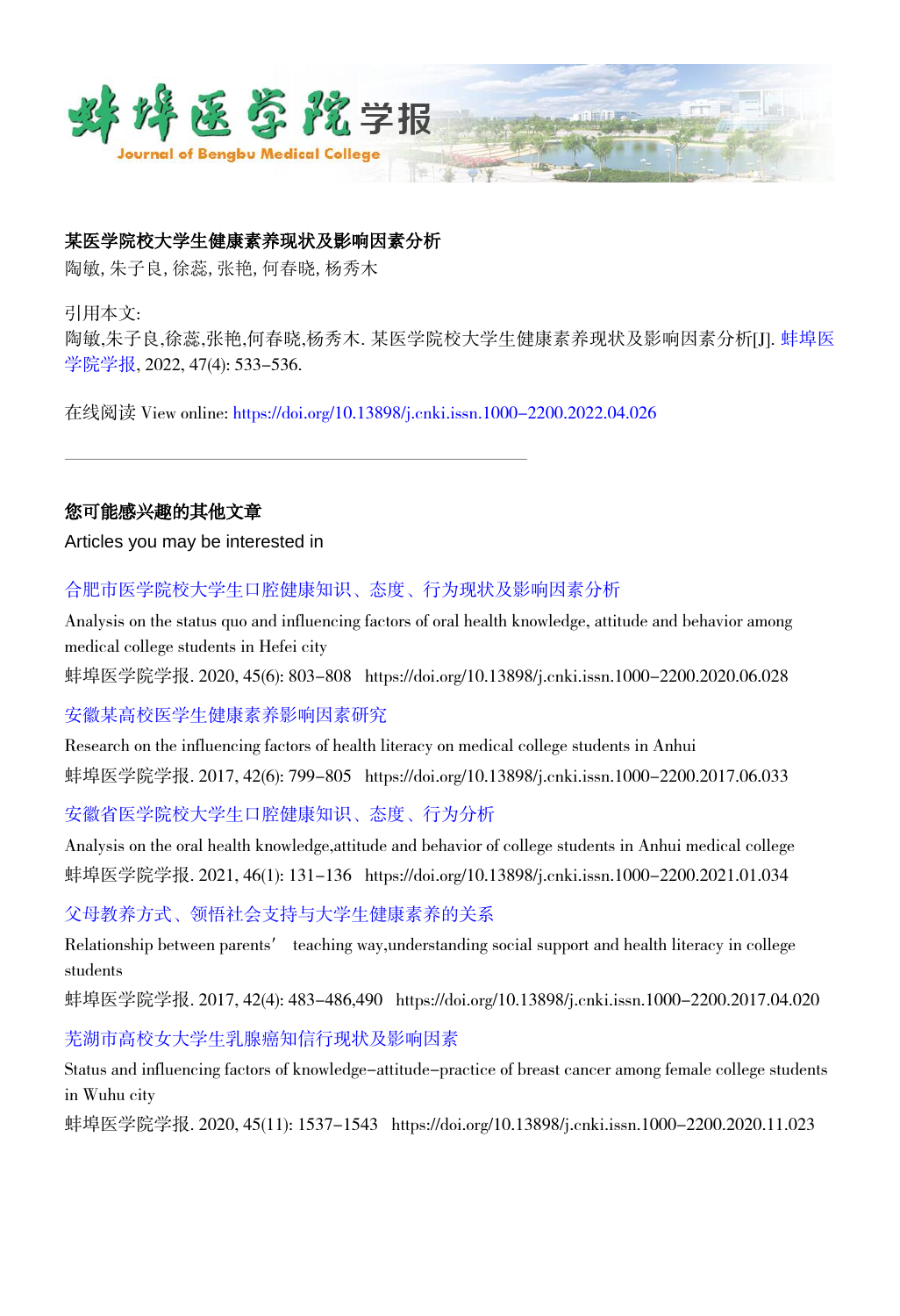## 陶 敏' ,朱子良' ,徐 蕊' ,张 艳' ,何春晓' ,杨秀木<del>'</del>

[摘要]目的:了解某医学院校在校大学生健康素养水平及其影响因素,为有针对性地开展大学生健康素养干预工作提供参考 依据。 方法:以某医学院校在校本科生为研究对象,采用分层整群抽样方法,使用 2009 年《中国公民健康素养调查问卷》进行 调查。 结果:该医学院校大学生健康素养总体具备率 16. 5% ,其中健康素养知识理念、健康生活方式与行为、健康技能的具备 率分别为 29. 3% 、5. 4% 、63. 0% 。 对健康素养评分的影响因素分析显示,临床专业学生的健康素养总评分和 3 个维度评分均 高于护理、全科专业(P < 0. 01);随着年级的升高学生健康素养总评分和健康素养知识理念、健康生活方式和行为及健康技能 3 个维度评分均呈升高趋势(P < 0. 01);女生在健康素养总评分和健康生活方式与行为上评分均高于男生(P < 0. 05 和 P < 0. 01);汉族学生健康素养总水平、健康素养知识理念、健康生活方式与行为上评分高于回族、满族(P < 0. 01)。 随着学生家庭 平均月收入的升高健康素养总水平和健康素养知识理念上评分呈升高趋势(P < 0. 05);是否独生子女、生源地、父母亲受教育 程度及月生活费对大学生健康素养评分的影响均无统计学意义(P > 0. 05)。 结论:医学院校在校大学生的健康素养水平需要 进一步提升,学校应加强对医学生健康素养的培养,以提高医学生健康素养水平。

[关键词] 健康素养;医学院校;大学生

[中图法分类号] R 19 [文献标志码] A DOI:10. 13898/j. cnki. issn. 1000-2200. 2022. 04. 026

# Analysis on the current situation and influencing factors of health literacy of undergraduate in a medical college

TAO Min<sup>1</sup>,ZHU Zi-liang<sup>1</sup>,XU Rui<sup>1</sup>,ZHANG Yan<sup>1</sup>,HE Chun-xiao<sup>1</sup>,YANG Xiu-mu<sup>2</sup> (1. Department of General Medicine,2. Research Center for the Development of General Practice Education,Bengbu Medical College,Bengbu Anhui 233030,China)

[Abstract] Objective: To understand the level and influencing factors of health literacy of undergraduate in a medical college, and provide the reference for the targeted intervention of health literacy of college students. Methods: Taking the undergraduates of a medical college as the research object, the stratified cluster sampling method was adopted, and the Chinese Citizens' Health Literacy Questionnaire in 2009 was used to investigate. Results: The overall health literacy rate of the medical college students was 16.5%, and the rates of knowledge and concept of health literacy, healthy lifestyle and behavior, health skills were 29.  $3\%$ ,  $5.4\%$  and 63. 0%, respectively. The results of the analysis of influencing factors on health literacy score showed that the total score and three dimensions score of health literacy in clinical students were higher than those in nursing and general practice students ( $P < 0.01$ ). With the increasing of grade, the total score of students' health literacy, and scores of knowledge and concept of health literacy, healthy lifestyle and behavior and health skills showed an increasing trend( $P < 0.01$ ). The overall score of health literacy, healthy lifestyle and behavior score in female students were higher than those in male students( $P < 0.05$  and  $P < 0.01$ ). The total level of health literacy, scores of knowledge and concept of health literacy,scores of healthy lifestyle and behavior in Han students were higher than those in Hui and Man students( $P < 0.01$ ). With the increasing of the average monthly income of students' families, the overall level of health literacy and score of health literacy knowledge concept showed an increasing trend( $P < 0.05$ ). The differences of the effects of only child, place of origin, parents' education level and monthly living expenses on the health literacy score of college students were not statistically significant  $(P > 0.05)$ . Conclusions: The level of the health literacy of medical college students needs to be further improved, the school should strengthen the cultivation of health literacy to improve the level of health literacy of medical students.

[Key words] health literacy; medical college; college student

- [收稿日期] 2020 05 23 [修回日期] 2020 07 27
- [基金项目] 安徽省大学生创新项目(201810367073)

[作者简介] 陶 敏(1997 - ) ,女,学生.

健康素养是指个人获得和理解基本健康信息和 服务,并运用这些信息和服务作出正确的决策,以维 持和促进健康的能力[1] 。 健康素养是健康的重要 决定因素[2] ,是经济社会发展的综合反映,提升公 众健康素养是应对慢性非传染性疾病、新发再发传 染病疾病的主要策略,是提高公众健康水平的根本

<sup>[</sup>作者单位] 蚌埠医学院 1. 全科医学系,2. 全科医学教育发展研究 中心,安徽 蚌埠 233030

<sup>[</sup>通信作者] 杨秀木,硕士研究生导师,教授. E-mail:18955272718@ 189. cn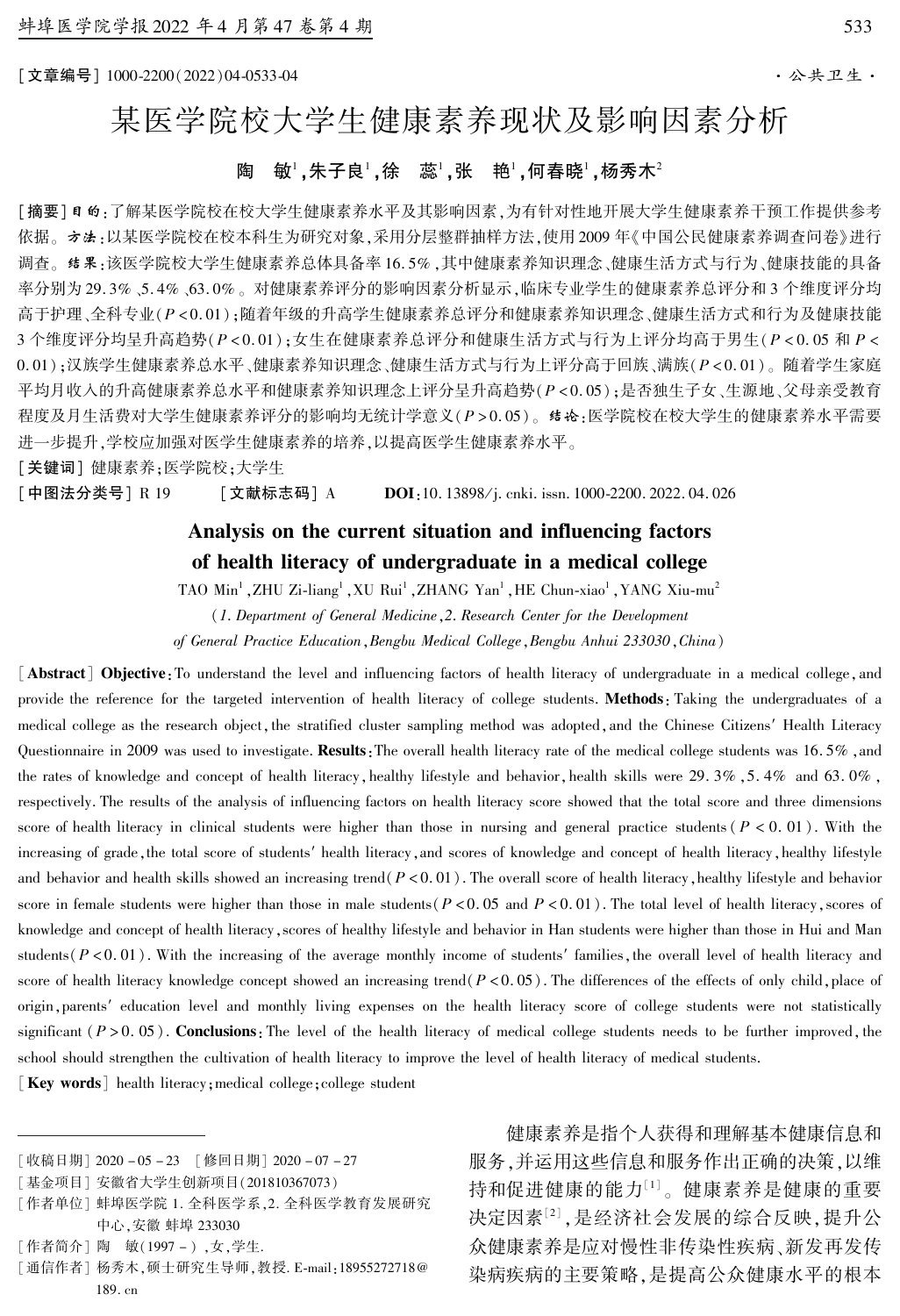途径。 医学生作为未来医疗卫生系统的预备人才, 是卫生事业发展的中坚力量,需先于普通公民具备 更高水平的健康素养<sup>[3-4]</sup>。本文通过对医学院校健 康素养现状的调查,旨在了解医学生健康素养相关 知识现状,为有针对性地开展健康素养干预工作提 供参考依据。

#### 1 对象与方法

1. 1 研究对象 采用分层整群抽样方法发放调查 问卷,选取安徽省某医科大学为研究对象,根据专业 分层,选取了临床医学、全科医学、护理学三个专业。 涵盖这些专业的各个年级,由大学年级(大四)均在 外实习,故无大四年级。 共发放问卷 850 份,有效问 卷 765 份,有效率 90. 0% 。

1. 2 研究工具 (1)个人基本情况:包含被调查医 学生的年级、年龄、性别、是否独生子女、民族、生源 地、家庭平均月收入以及月生活费、父母文化程度 等。 (2)健康素养调查问卷:采用《2009 中国公民健 康素养调查问卷》,包括健康素养知识理念(18 题)、 健康生活方式和行为(14 题)及健康技能(5 题)三 个维度。 单选题回答正确得 1 分,所有单选题全对 得1分,多选题选项正确回答率≥60%得1分,选错 或不知道为 0 分,共计 37 分。 所有问题回答正确率 ≥80% 的医学生视为具有健康素养。

1. 3 调查方法 本次问卷采用问卷星的形式,在年 级辅导员的帮助下,利用班会时间发布问卷星二维 码和链接。参与的调查员均经过统一培训。调查对 象在 20 min 左右独立完成问卷,由调查员认真核对 后提交。

 $1.4$  统计学方法 采用  $t$  检验、方差分析和  $q$  检 验。

#### 2 结果

2. 1 一般资料 有效问卷 765 份(90. 0% )。 其中 护理 专 业 335 人 ( 43. 8% ), 临 床 专 业 276 人 (36. 1% ),全科专业 154 人(20. 1% );大学一年级 (大一)229 人(29. 9% ),大学二年级(大二)418 人 (54. 7% ),大学三年级(大三) 98 人(12. 8% ),大 学五年 级 ( 大 五) 20 人 ( 2. 6% ); 男 生 230 人 (30. 1% ),女生 535 人(69. 9% );独生子女 180 人 (23. 5% ),非独生子女 585 人(76. 5% );汉族 754 人(98. 6% ),回族 7 人(1. 0% ),满族 2 人(0. 2% ), 其他 2 人(0. 2% );来自城市的有 105 人(13. 7% ), 来自乡镇的有 660 人(86. 3% );家庭平均月收入为

400 ~ 1 000 元 45 人(5. 9% ),1 000 ~ 3 000 元 160  $\lambda$ (20.9%), 3 000~5 000 元 242 人 (31.6%), 5 000 ~ 7 000 元 175 人(22. 9% ), > 7 000 元 143 人 (18. 7% ); 学 生 每 月 生 活 费 400 元 以 下 18 人  $(2.4\%)$ , $400 \sim 500 \overline{\text{E}}$  24 人 $(3.1\%)$ , $500 \sim 600 \overline{\text{E}}$  $51 \text{ }\lambda(6.7\%)$ ,  $600 \sim 700 \text{ }\overline{\text{ }1}$  53  $\text{ }\lambda(6.9\%)$ ,  $700 \sim$ 800 元 120 人(15. 7% ), > 800 元 499 人(65. 2% ); 父亲受教育程度为硕士及以上的 7 人(0. 9% ),为 大学的 34 人(4. 5% ),为高中或职高或中专的 193 人(25. 2% ),为初中的 358 人(46. 8% ),为小学 159 人(20. 8% ),为文盲的 14 人(1. 8% );母亲受教育 程度硕士及以上的 5 人(0. 7% ),为大学的 23 人 (3. 0% ),为高中或职高或中专的 122 人(15. 9% ), 为初 中 的 292 人 (38. 2% ), 为 小 学 的 269 人 (34. 0% ),为文盲的 63 人(8. 2% )。

2. 2 健康素养能力具备现况 该医学院校大学生 健康素养总体具备率 16. 5% ,其中健康素养知识理 念具备率达 29. 3% ,健康生活方式与行为具备率达 5. 4% ,健康技能具备率达 63. 0% 。

2. 3 健康素养得分的影响因素分析 不同专业间 比较显示,临床专业学生的健康素养总评分和 3 个 维度评分均高于护理、全科专业(P < 0. 01),护理与 全科学生的健康素养评分差异无统计学意义(P > 0. 05);不同年级间比较显示,随着年级的升高学生 健康素养总评分和 3 个维度评分均呈升高趋势 (P < 0. 01);不同性别间比较显示,女学生在健康素 养总评分和健康生活方式与行为上评分均高于男生 (P < 0. 05 和 P < 0. 01),在健康素养知识理念和健 康技能上的男女生得分差异均无统计学意义(P > 0. 05);不同民族间比较显示,汉族学生健康素养总 水平、健康素养知识理念、健康生活方式与行为上评 分高于回族、满族学生(P < 0. 01)。 不同家庭平均 月收入间比较显示,随着学生家庭平均月收入的升 高健康素养总水平和健康素养知识理念上评分呈升 高趋势(P < 0. 05);是否独生子女、生源地、月生活 费、父母受教育程度对大学生健康素养评分的影响 均无统计学意义(P>0.05)(见表1)。

#### 3 讨论

3. 1 健康素养具备现况分析 本次调查结果显示, 安徽省某医学院校大学生健康素养具备率为 16. 73% ,高于 2017 年全国水平(14. 18% ),低于  $2018$  年全国水平 $(17.06\%)$   $^{[5]}$  。从健康素养三个维 度的具备率来看,该医学院校大学生具有良好的健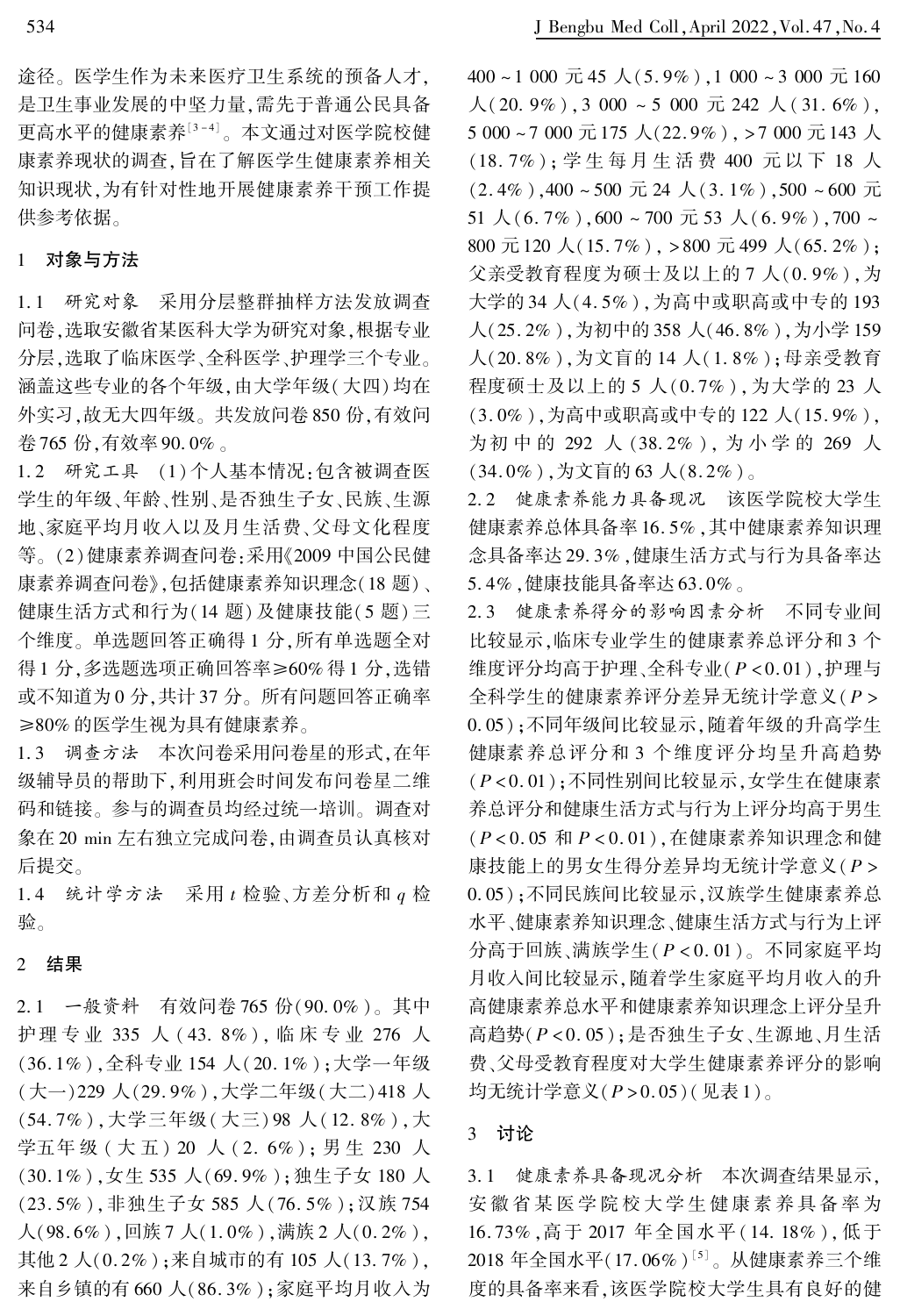康技能素养(63. 0% ),远高于 2018 全国居民健康 技能素养水平(18. 68% );但其健康生活方式与行 为具备率最低, 仅有 5.4%, 与杨慧等 $[6-9]$  研究结果 一致。 虽然医学院校很注重健康知识的传授,但当 代大学生熬夜现象非常普遍,生活作息不规律,体育 运动匮乏以及存在抽烟酗酒等不良生活行为。 说明 知晓和掌握健康知识不一定能转化为健康行为,健 康知识只是树立科学正确的健康理念,是形成健康 行为和良好生活习惯的基础,从知识到行为需要经 过很多不同的阶段,是一个漫长的过程[10] 。 因此, 提高医学院校的健康素养,不仅是健康知识的普及, 更应该从不良生活方式入手,提高健康行为水平。

## 表 1 某医学院校大学生健康素养及不同维度评分的比 较 $(\bar{x} \pm s; \hat{y})$

| 观察项目                                                         |                  | 总分                 | 健康素养               | 健康生活              |                   |  |
|--------------------------------------------------------------|------------------|--------------------|--------------------|-------------------|-------------------|--|
|                                                              | $\boldsymbol{n}$ |                    | 知识理念               | 方式与行为             | 健康技能              |  |
| 专业                                                           |                  |                    |                    |                   |                   |  |
| 护理                                                           | 335              | $25.03 \pm 4.27$   | $12.73 \pm 2.51$   | $8.70 \pm 1.93$   | $3.60 \pm 0.94$   |  |
| 临床                                                           | 276              | $27.23 \pm 3.25$ * | $13.87 \pm 1.96$ * | $9.46 \pm 1.67$ * | $3.91 \pm 0.74$ * |  |
| 全科                                                           | 154              | $24.29 \pm 5.90$   | $12.58 \pm 3.12$   | $8.10 \pm 2.51$   | $3.61 \pm 1.08$   |  |
| F                                                            |                  | 29.37              | 20.42              | 25.18             | 10.06             |  |
| $\boldsymbol{P}$                                             |                  | < 0.01             | < 0.01             | < 0.01            | < 0.01            |  |
| $MS_{\text{2H}P}$                                            |                  | 19.075             | 6.196              | 4.283             | 0.833             |  |
| 年级                                                           |                  |                    |                    |                   |                   |  |
| 大一                                                           | 229              | $23.87 \pm 4.66$   | $12.24 \pm 2.64$   | $8.14 \pm 2.12$   | $3.49 \pm 0.99$   |  |
| 大二                                                           | 418              | $26.23 \pm 3.88$   | $13.31 \pm 2.26$   | $9.13 \pm 1.83$   | $3.80 \pm 0.85$   |  |
| 大三                                                           | 98               | $26.88 \pm 5.43$   | $13.90 \pm 2.89$   | $9.08 \pm 2.33$   | $3.90 \pm 0.94$   |  |
| 大五                                                           | 20               | $28.70 \pm 2.49$   | $15.10 \pm 1.55$   | $10.10 \pm 1.33$  | $3.50 \pm 0.76$   |  |
| F                                                            |                  | 21.43              | 18.28              | 15.82             | 7.47              |  |
| $\overline{P}$                                               |                  | < 0.01             | < 0.01             | < 0.01            | < 0.01            |  |
| $MS_{\pounds\hspace{-0.65em}\pounds\hspace{-0.65em}\pounds}$ |                  | 56.853             | 16.879             | 11.182            | 3.359             |  |
| 性别                                                           |                  |                    |                    |                   |                   |  |
| 男                                                            | 230              | $25.13 \pm 5.19$   | $12.98 \pm 2.77$   | $8.39 \pm 2.30$   | $3.77 \pm 0.98$   |  |
| 女                                                            | 535              | $25.90 \pm 4.14$   | $13.17 \pm 2.43$   | $9.05 \pm 1.88$   | $3.69 \pm 0.88$   |  |
| $\boldsymbol{t}$                                             |                  | 2.17               | 0.94               | 4.18              | 1.16              |  |
| $\boldsymbol{P}$                                             |                  | 0.05               | > 0.05             | < 0.01            | > 0.05            |  |
| 独生子女                                                         |                  |                    |                    |                   |                   |  |
| 是                                                            | 180              | $25.57 \pm 5.29$   | $13.06 \pm 2.91$   | $8.71 \pm 2.25$   | $3.81 \pm 0.99$   |  |
| 否                                                            | 585              | $25.70 \pm 4.22$   | $13.13 \pm 2.40$   | $8.89 \pm 1.97$   | $3.68 \pm 0.89$   |  |
| $\bar{t}$                                                    |                  | 0.34               | 0.33               | 1.05              | 1.59              |  |
| $\boldsymbol{P}$                                             |                  | > 0.05             | > 0.05             | > 0.05            | > 0.05            |  |
| 民族                                                           |                  |                    |                    |                   |                   |  |
| 汉族                                                           | 754              | $25.73 \pm 4.40$   | 13.14 $\pm$ 2.47   | $8.87 \pm 2.02$   | $3.72 \pm 0.91$   |  |
| 回族                                                           | 7                | $20.29 \pm 8.92$   | $10.29 \pm 5.88$   | $6.86 \pm 3.08$   | $3.14 \pm 0.90$   |  |
| 满族                                                           | 2                | $20.50 \pm 7.78$   | $10.50 \pm 4.95$   | $6.50 \pm 0.71$   | $3.50 \pm 2.12$   |  |
| 其他                                                           | 2                | $29.00 \pm 2.83$   | $15.00 \pm 1.41$   | $10.50 \pm 0.71$  | $3.50 \pm 0.71$   |  |
| F                                                            |                  | 4.71               | 4.06               | 3.62              | 0.99              |  |

| I |  |
|---|--|
|   |  |

| 头衣 1                      |                  |                   |                  |                 |                 |
|---------------------------|------------------|-------------------|------------------|-----------------|-----------------|
| 观察项目                      | $\boldsymbol{n}$ | 总分                | 健康素养<br>知识理念     | 健康生活<br>方式与行为   | 健康技能            |
| P                         |                  | < 0.01            | 0.01             | 0.01            | > 0.05          |
| $MS_{\nleq \mathbb{H}}$ 内 |                  | 194.343           | 55.178           | 35.689          | 16.125          |
| 生源地                       |                  |                   |                  |                 |                 |
| 城市                        | 105              | $26.31 \pm 4.46$  | $13.42 \pm 2.59$ | $9.08 \pm 1.86$ | $3.82 \pm 0.93$ |
| 乡镇                        | 660              | $25.57 \pm 4.49$  | $13.06 \pm 2.52$ | $8.82 \pm 2.06$ | $3.69 \pm 0.91$ |
| $\boldsymbol{t}$          |                  | 1.58              | 1.35             | 1.22            | 1.31            |
| P                         |                  | > 0.05            | > 0.05           | > 0.05          | > 0.05          |
| 家庭平均月收入/元                 |                  |                   |                  |                 |                 |
| $400 \sim$                | 45               | $23.51 \pm 6.41$  | $11.80 \pm 3.46$ | $8.29 \pm 2.72$ | $3.42 \pm 0.99$ |
| $1000 -$                  | 160              | $25.54 \pm 4.15$  | $13.00 \pm 2.39$ | $8.84 \pm 1.88$ | $3.71 \pm 0.98$ |
| $3000 -$                  | 242              | $25.71 \pm 4.15$  | $13.12 \pm 2.33$ | $8.86 \pm 1.99$ | $3.72 \pm 0.84$ |
| $5000 -$                  | 175              | $25.95 \pm 4.55$  | $13.33 \pm 2.60$ | $8.89 \pm 2.05$ | $3.73 \pm 0.92$ |
| $7000 -$                  | 143              | $26.10 \pm 4.49$  | $13.35 \pm 2.49$ | $8.99 \pm 2.01$ | $3.76 \pm 0.93$ |
| F                         |                  | 3.16              | 3.80             | 1.03            | 1.27            |
| $\boldsymbol{P}$          |                  | 0.05              | 0.05             | > 0.05          | > 0.05          |
| $MS_{\text{2H}}$ ry       |                  | 25.955            | 6.089            | 5.474           | 1.075           |
| 月生活费/元                    |                  |                   |                  |                 |                 |
| $0 \sim$                  | 18               | $23.00 \pm 8.36$  | $11.61 \pm 4.59$ | $7.89 \pm 3.10$ | $3.50 \pm 1.20$ |
| $400 \sim$                | 24               | $26.63 \pm 4.93$  | $13.63 \pm 2.84$ | $9.38 \pm 1.77$ | $3.63 \pm 0.97$ |
| $500 -$                   | 51               | $25.45 \pm 5.03$  | $12.92 \pm 2.72$ | $8.96 \pm 2.17$ | $3.57 \pm 0.86$ |
| $600 -$                   | 53               | $26.15 \pm 3.49$  | $13.08 \pm 2.07$ | $9.26 \pm 1.76$ | $3.81 \pm 0.68$ |
| $700 -$                   | 120              | $25.28 \pm 4.40$  | $12.91 \pm 2.73$ | $8.73 \pm 1.94$ | $3.63 \pm 0.86$ |
| $800 -$                   | 499              | $25.79 \pm 4.32$  | $13.21 \pm 2.38$ | $8.83 \pm 2.03$ | $3.75 \pm 0.94$ |
| F                         |                  | 1.90              | 1.84             | 1.68            | 0.93            |
| P                         |                  | > 0.05            | > 0.05           | > 0.05          | > 0.05          |
| $MS_{\nsubseteq  A }$     |                  | 26.970            | 10.406           | 16.468          | 1.535           |
| 父亲受教育程度                   |                  |                   |                  |                 |                 |
| 硕士及以上                     | 7                | $25.43 \pm 8.40$  | $13.14 \pm 4.56$ | $8.86 \pm 2.85$ | $3.43 \pm 1.13$ |
| 大学                        | 34               | $25.59 \pm 3.49$  | $13.41 \pm 2.19$ | $8.62 \pm 1.79$ | $3.56 \pm 0.89$ |
| 高中/职高/中专                  | 193              | $26.13 \pm 4.40$  | $13.40 \pm 2.39$ | $8.96 \pm 2.03$ | $3.76 \pm 1.03$ |
| 初中                        | 358              | $25.50 \pm 4.73$  | $13.00 \pm 2.66$ | $8.78 \pm 2.10$ | $3.72 \pm 0.89$ |
| 小学                        | 159              | $25.66 \pm 3.74$  | $13.03 \pm 2.16$ | $8.91 \pm 1.86$ | $3.72 \pm 0.80$ |
| 文盲                        | 14               | 24. $14 \pm 6.83$ | $12.00 \pm 4.11$ | $8.86 \pm 2.71$ | $3.29 \pm 0.83$ |
| F                         |                  | 1.32              | 0.31             | 1.06            | 0.83            |
| $\boldsymbol{P}$          |                  | > 0.05            | > 0.05           | > 0.05          | > 0.05          |
| $MS_{\nleq \mathbb{H}}$ 内 |                  | 20.693            | 32.823           | 1.043           | 4.273           |
| 母亲受教育程度                   |                  |                   |                  |                 |                 |
| 硬士及以上                     | 5                | $22.40 \pm 10.67$ | $11.40 \pm 5.86$ | $8.00 \pm 3.54$ | $3.00 \pm 1.41$ |
| 大学                        | 23               | $24.30 \pm 5.30$  | $12.74 \pm 3.22$ | $8.04 \pm 2.29$ | $3.52 \pm 0.99$ |
| 高中/职高/中专                  | 122              | $25.98 \pm 4.26$  | $13.28 \pm 2.20$ | $8.93 \pm 2.11$ | $3.77 \pm 1.02$ |
| 初中                        | 292              | $25.67 \pm 4.82$  | $13.07 \pm 2.81$ | $8.87 \pm 2.01$ | $3.73 \pm 0.90$ |
| 小学                        | 260              | $25.71 \pm 3.81$  | $13.18 \pm 2.12$ | $8.83 \pm 1.94$ | $3.70 \pm 0.87$ |
| 文盲                        | 63               | $25.71 \pm 4.96$  | $12.92 \pm 2.76$ | $9.10 \pm 2.18$ | $3.70 \pm 0.85$ |
| F                         |                  | 1.07              | 0.79             | 1.12            | 0.95            |
| $\boldsymbol{P}$          |                  | > 0.05            | > 0.05           | > 0.05          | > 0.05          |
| $MS_{\text{2H}}$ 内        |                  | 93.196            | 28.491           | 11.090          | 4.104           |

q 检验:与护理专业比较\*P < 0. 05